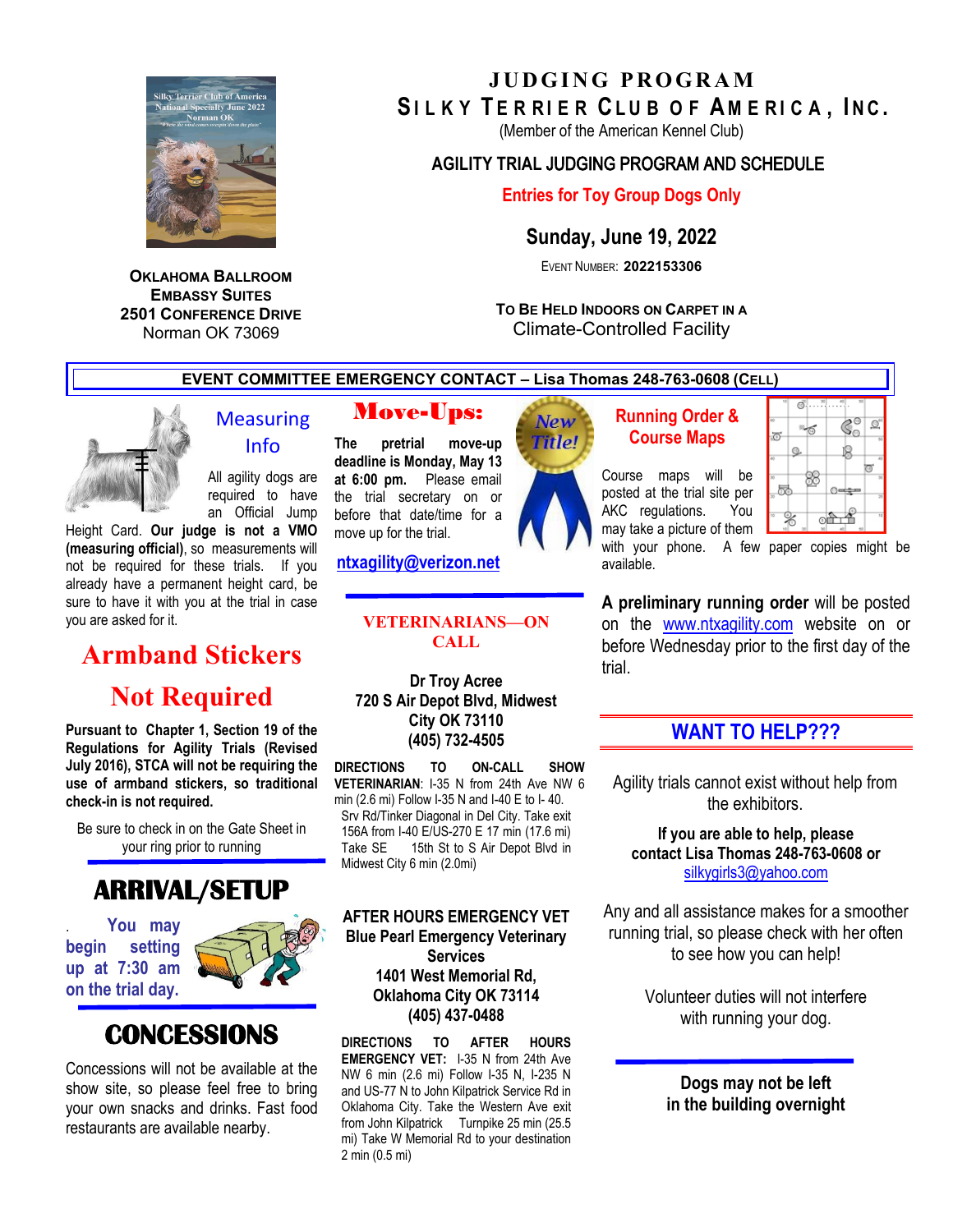

## **Silky Terrier Club of America, Inc.**

## **JUDGING SCHEDULE**

TIMES/RUNNING ORDER: Please notify the Gate Stewards of any running conflicts.

#### **CLASS COUNTS ARE CONTINGENT ON MOVE-UPS**

#### **NOT YET RECEIVED.**

**Walk-Throughs Can Be Split At the Judge's Discretion;** 

**Lunch Break at the Judge's Discretion**

**Classes To Be Held In One Ring**

**ALL TIMES (except for the starting time for the first class of the day) ARE ESTIMATES**

**Times are listed as a courtesy only to give competitors an IDEA of when the walk thrus COULD begin. Exhibitors are responsible for being at the ring when their turn is called. Neither the Club nor the Judge will be responsible for the start times. Please plan your arrival accordingly.**

## **Sunday, June 19, 2022**

**TOTAL 44 RUNS**

**Judging starts at 9:30 A.M.**

**1ST BRIEFING/WALK AT 9:10 AM**

### **JUDGE: MS. PAMELA (CANDY) NETTLES**

**ALL WALK TIMES BELOW ARE ESTIMATES (except for starting time for the first class of the day)**

| 9:30 am (Run Time) - Time-2-Beat | Run 9 dogs: 12"(1), 8"(8)<br><b>Course Change</b>             |
|----------------------------------|---------------------------------------------------------------|
| 9:55 am - Premier Standard       | Walk/Run 3 dogs: 12"(1), 8"(2)<br><b>Course Change</b>        |
| 10:35 am - Exc/Mas Standard      | Walk/Run 6 dogs: 12"(1), 8"(5)<br><b>Course Change</b>        |
| 11:20 am – Open Standard         | Walk/Run 5 dogs: 8"(4), 4"(1)<br><b>Course Change</b>         |
| 12:00 pm - Novice Standard       | Walk/Run 3 dogs: 8"(2), 4"(1)<br><b>Course Change</b>         |
| 12:40 pm – Premier Jumpers       | Walk/Run 3 dogs: 12"(1), 8"(2)<br><b>Course Change</b>        |
| 1:20 pm – Ex/Mas Jumpers         | Walk/Run 7 dogs: 12"(1), 8"(5), 4"(1)<br><b>Course Change</b> |
| 2:05 pm – Open Jumpers           | Walk/Run 6 dogs: 8"(5), 4"(1)<br><b>Course Change</b>         |
| 2:45 pm – Novice Jumpers         | Walk/Run 2 dogs: 8"(1), 4"(1)<br><b>Course Change</b>         |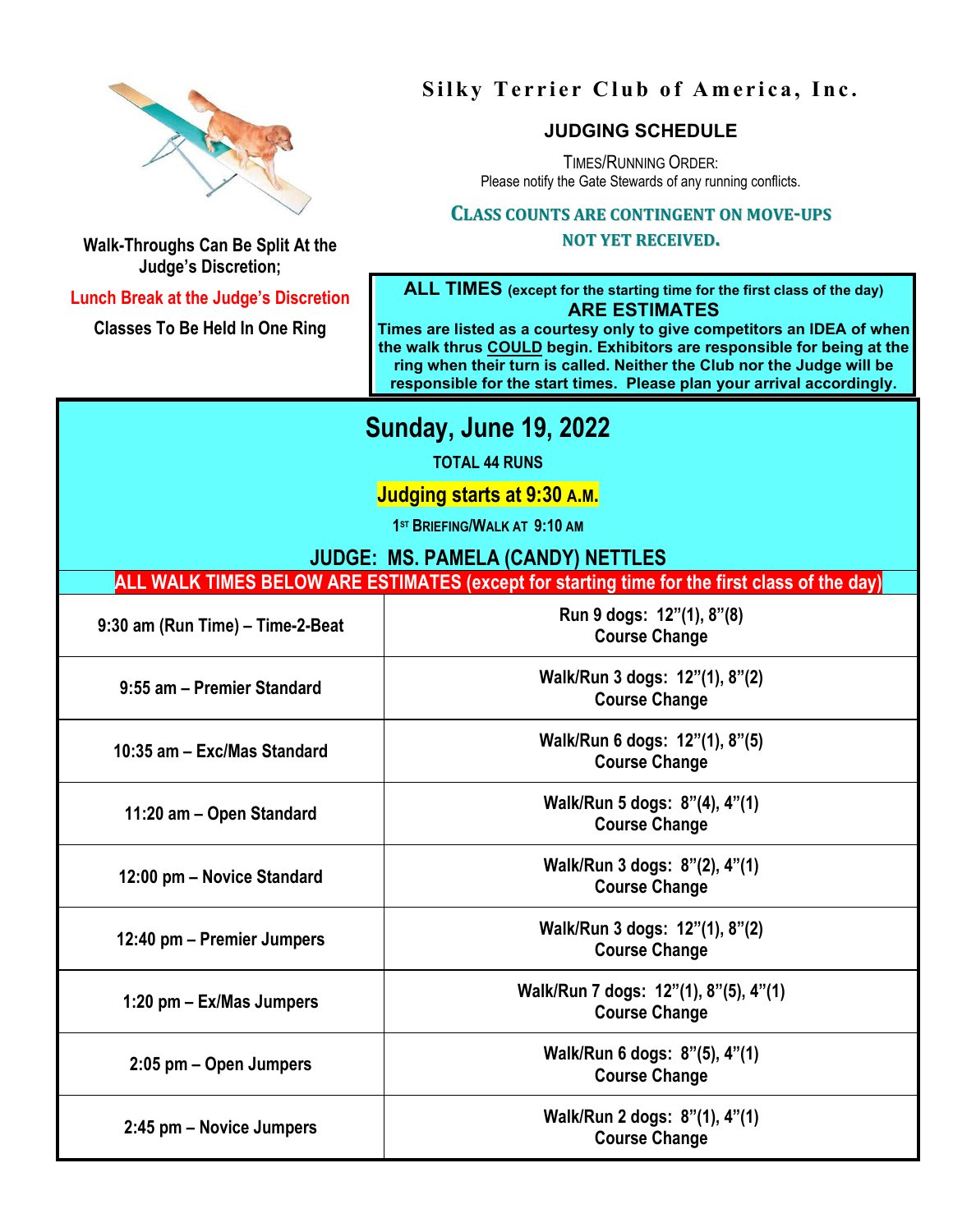#### **AWARDS AND SPECIAL AWARDS...**

**Ribbons/Rosettes:** Rosettes will be awarded to the 1st through 4th place dogs in each Standard, JWW and 1st place in each T2B class in each jump height.

#### **ROSETTES**

Dogs must qualify to receive a placement rosette. New Title rosettes will be available for new titles earned at this trial.

A special rosette will be awarded to dogs earning a MACH or PACH at this trial. **Please let us know no later than June 8, 2022 if you could potentially earn a MACH or PACH at these trials so we will have an accurate number of rosettes and bars.**

#### **SILKY TERRIER OF AMERICA, INC. NATIONAL SPECIALTY AGILITY TRIAL PRIZES**

High Scoring Dog Standard Classes................................Blue and Gold Rosette High Scoring Dog JWW Classes......................................Blue and Gold Rosette

#### **SPECIAL PRIZES**

| <b>Highest Scoring Silky Terrier</b><br>in the Standard Classes<br>(including Preferred)* | <b>Silky Terrier</b><br><b>Blanket</b> |
|-------------------------------------------------------------------------------------------|----------------------------------------|
|-------------------------------------------------------------------------------------------|----------------------------------------|

Highest Scoring Silky Terrier in the Jumpers with Weaves Classes (including Preferred)\*

Highest Scoring Toy Dog (other than Silky Terrier) in the Standard Classes (including Preferred)\*

Highest Scoring Toy Dog (other than Silky Terrier) in the Jumpers with Weaves Classes (including Preferred)\*

RTIC Cooler with

Silky Terrier Blanket

Accessories

RTIC Cooler with **Accessories** 

\*In the case of tie scores between the classes, the awards will be based on the calculation of the fastest performance (highest yards per second).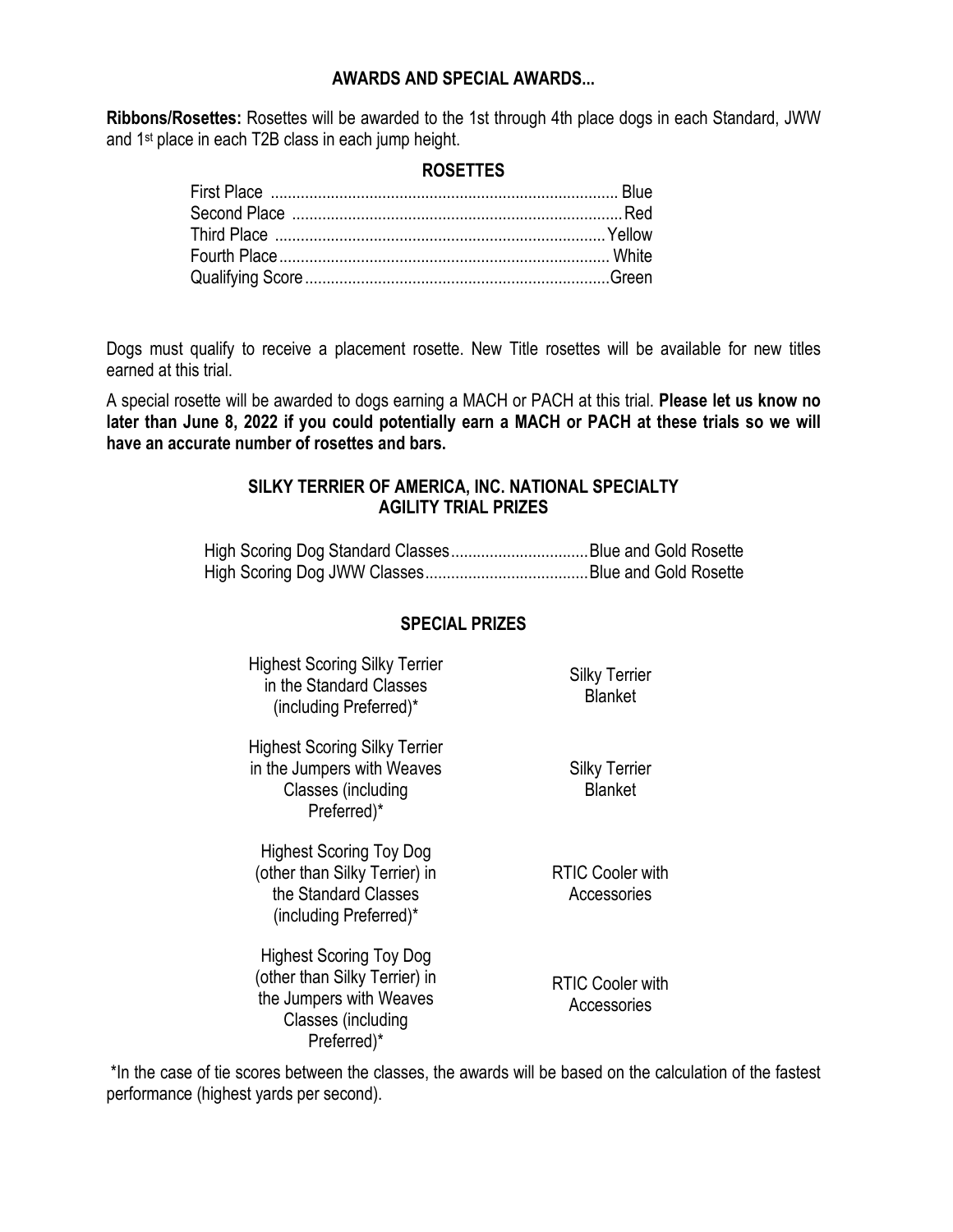# **HOTEL/RV PARK INFORMATION**



**HOST HOTEL: Embassy Suites 2501 Conference Drive Norman OK 73069 (405) 364-8040**

#### **CENTRAL OKLAHOMA TOY DOG SHOW HAS A ROOM BLOCK, BUT THEY FILL FAST. BE SURE TO MENTION THE CENTRAL OKLAHOMA TOY DOG SHOW FOR DISCOUNTED RATE AND REDUCES THE NON-REFUNDABLE PET DEPOSIT PER ROOM TO \$50.**

**Exhibitors are responsible for cleaning up after their dogs immediately on hotel grounds.** 

- Plastic is required under crates
- All dogs must be crated when left alone in the room
- Clean up after your dogs
- Limit 6 dogs per room.
- Free parking (usually \$10 per day)
- Room rate includes complementary, full cooked to order breakfast and nightly manager's reception

## **RV PARKING IS AVAILABLE AT THE HOTEL (NO HOOKUPS) RV Reservations are handled through Central Oklahoma Toy Dog Club See Reservation Form on Next Page**

## **IMPORTANT....**

**Exhibitors are expected to maintain hotel premises and their dogs in a quiet, clean and wellkept manner and for cleaning up after their dogs immediately on hotel/motel and show grounds.** Motels/hotels require that dogs be crated when unattended; no bathing or grooming of dogs in guest rooms. Exhibitors/handlers are responsible for any damages to motels/hotels or the event site and may result in disciplinary action by the Trial Committee. Entries may be refused in the future for previous misuse of the motel facilities.

**Complaints lodged against any exhibitor will be under the auspices of our Trial Committee and reported to the AKC.** This is an AKC-supported measure.



**PLEASE REMEMBER: Hotels do not have to allow us to keep our dogs in the rooms. We are all responsible for insuring future pet acceptance at our favorite hotels.** 

**Please clean up after your dogs (inside and outside), keep them quiet so as not to disturb other guests, and generally be considerate of others. We all want to continue to have nice places to stay when we travel with our dogs.**